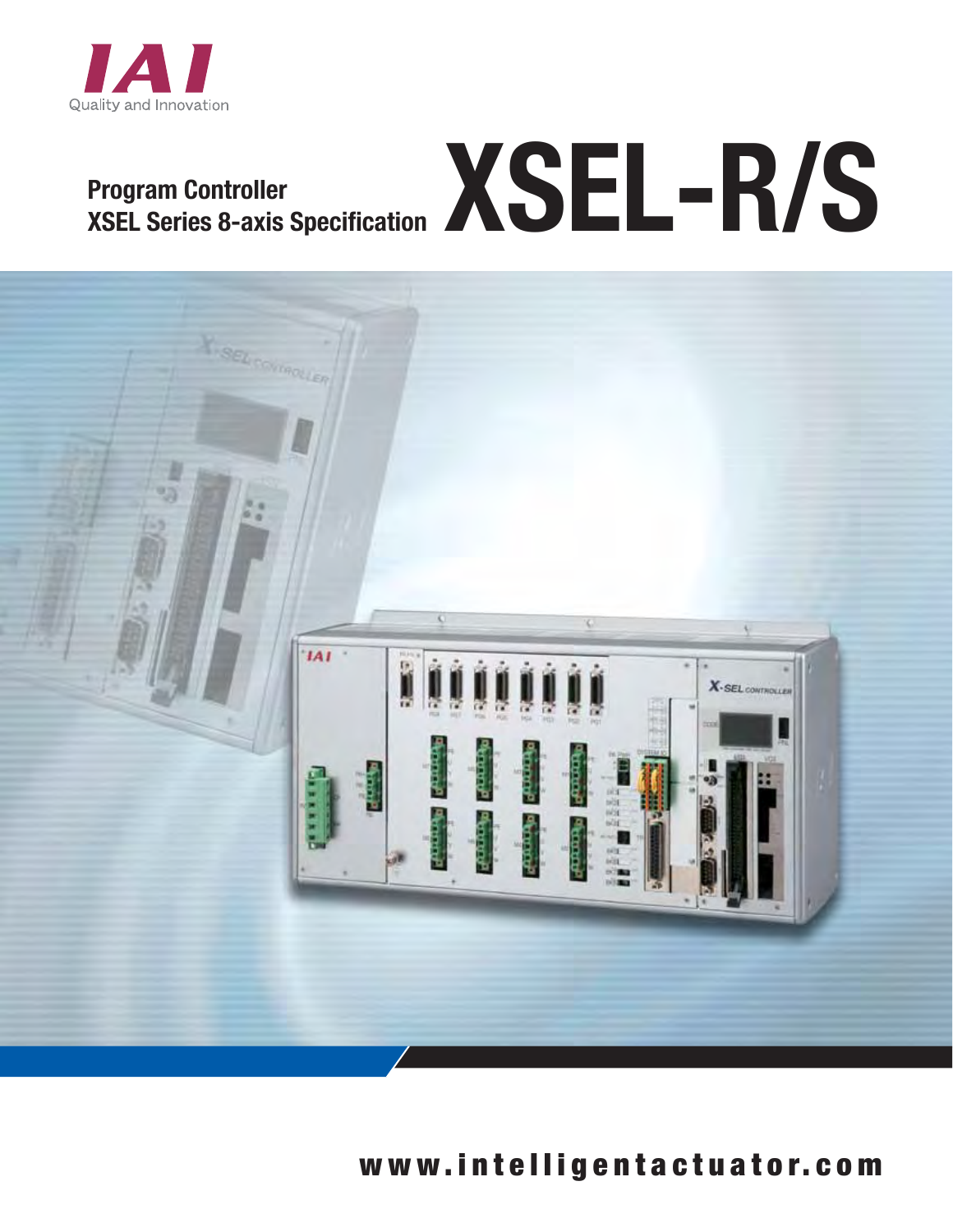## *Operating up to 24 robot axes with a single controller Low-cost, user-friendly XSEL 8-axis controller*  $\overline{u}$



## **Capable of interpolation operation involving up to 8 axes** *1*

Up to eight axes, in any combination of single-axis, Cartesian and SCARA robots, can be connected and operated in an interpolation mode. This configuration reduces the installation space and equipment size compared to when two conventional 4-axis controllers are operated.

Programming is also easy, because a single command operates all eight axes.







**Synchronous control of four Cartesian 2-axis robots Synchronous control of eight single axes Synchronous control of two Cartesian 4-axis robots**



**Synchronous control of Cartesian 4-axis robot and SCARA robot** 



**Synchronous control of two SCARA robots** 

1

## **DeviceNet master function (RC Gateway function)** *2* **Option**



Up to 16 axes operated by DeviceNet PCON/ACON/SCON, MSEP and/or MSCON controllers can be connected and operated from an XSEL controller using its program.

Up to 24 axes, including the eight axes connected to the XSEL controller, can be operated with a single controller, and since peripherals can also be controlled by I/Os, PLC is no longer necessary and consequently the cost can be reduced.

\* Similar control is also possible via RS232 communication instead of using DeviceNet.

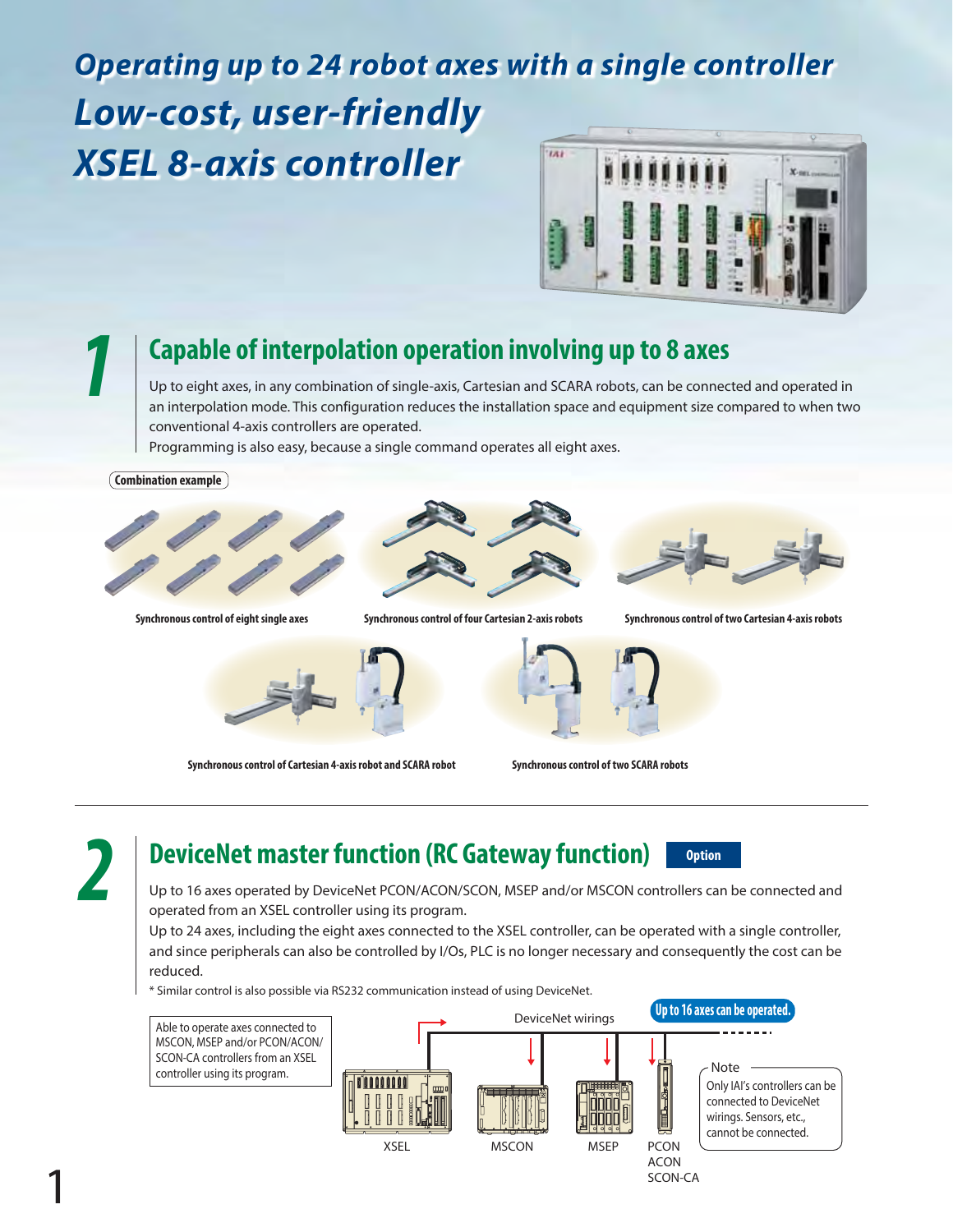

## **Supporting EtherCAT and EtherNet/IP 3** Option

EtherCAT and EtherNet/IP are now supported in addition to DeviceNet, CC-Link and ProfiBUS. "DeviceNet, CC-Link or ProfiBUS(\*)" "EtherCAT or EtherNet/IP(\*)" and "DevicNet Master Function" can be used simultaneously.

(\*) For the functions used simultaneously, select one of DeviceNet, CC-Link and ProfiBUS, and select either EtherCAT or EtherNet/IP.







## **IA net function** *A* **Option**

XSEL controllers (\*) can be interconnected via network to perform I/O communication between the controllers. I/Os can be added using the expansion I/O unit.

Since all controllers connected to the IA net permit data monitoring and input using the PC software connected to a single controller, this setting is ideal for systems that use multiple controllers, etc.

(\*) XSEL-R/RX/RXD/S/SX/SXD controllers can be connected.



Terminating resistor

Dedicated IA net cable

# Function to count the number of movements/travelled distance (maintenance functions)

The "total number of movements" and "total distance travelled" can be counted for each connected axis. When the count exceeds the set value, an I/O (input/output signal) can be turned ON to notify an external device. Accordingly, this function can be used to notify when to add grease to or perform maintenance on each axis.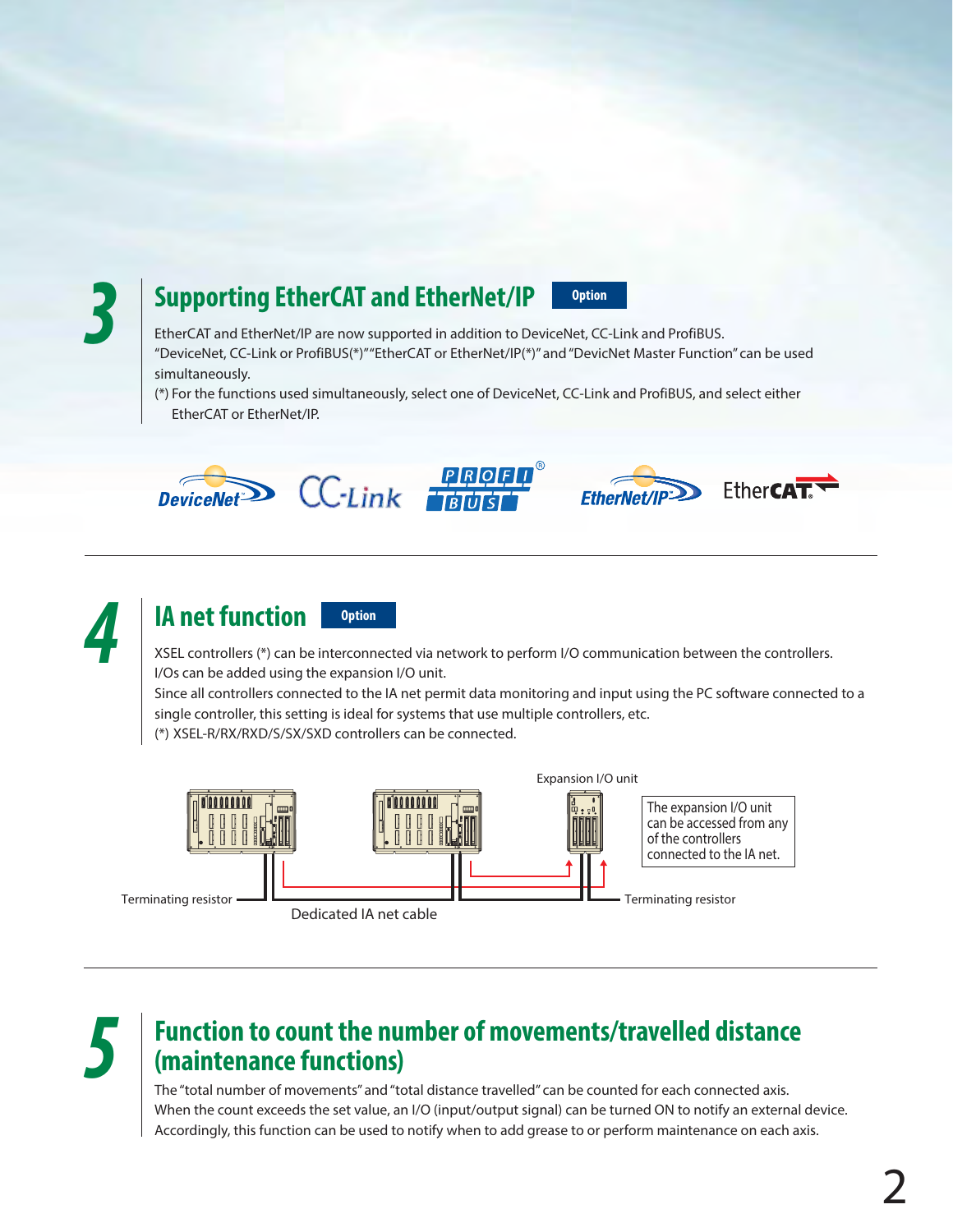# **XSEL Controller**

### **Model List**

The XSEL 8-axis controllers are classified into three types based on the supported actuators, with each type of controllers further divided into standard specifications that are not Safety Category compliant and global specifications that are Safety Category compliant. In total, there are six types of controllers.

The model specifics vary depending on each controller type, so check the table below to find the controller matching your purpose.

| <b>Type</b>                       | R                                                                                                                                                                                                                                                                                                                                                  | S                                | <b>RX</b>                                                                             | <b>SX</b>                        | RXD <sub>8</sub>                  | SXD <sub>8</sub>                 |
|-----------------------------------|----------------------------------------------------------------------------------------------------------------------------------------------------------------------------------------------------------------------------------------------------------------------------------------------------------------------------------------------------|----------------------------------|---------------------------------------------------------------------------------------|----------------------------------|-----------------------------------|----------------------------------|
| Name                              | Single-axis/Cartesian specification                                                                                                                                                                                                                                                                                                                |                                  | SCARA / Single-axis/Cartesian specification                                           |                                  | <b>SCARA x 2 specification</b>    |                                  |
| <b>External view</b>              |                                                                                                                                                                                                                                                                                                                                                    |                                  |                                                                                       |                                  |                                   |                                  |
| <b>Type</b>                       | Standard<br>specification                                                                                                                                                                                                                                                                                                                          | Global<br>specification          | Standard<br>specification                                                             | Global<br>specification          | Standard<br>specification         | Global<br>specification          |
| Safety category (*1)              | B                                                                                                                                                                                                                                                                                                                                                  | Capable of meeting<br>Category 4 | B                                                                                     | Capable of meeting<br>Category 4 | B                                 | Capable of meeting<br>Category 4 |
| Description                       | Up to eight axes for single-axis/<br>Cartesian robots can be operated.                                                                                                                                                                                                                                                                             |                                  | One SCARA robot and four axes for<br>single-axis/Cartesian robots can be<br>operated. |                                  | Two SCARA robots can be operated. |                                  |
| Maximum number of<br>control axes | 8-axis                                                                                                                                                                                                                                                                                                                                             |                                  |                                                                                       |                                  |                                   |                                  |
| Number of programs                | 128 programs                                                                                                                                                                                                                                                                                                                                       |                                  |                                                                                       |                                  |                                   |                                  |
| Number of program steps           | 9999 steps                                                                                                                                                                                                                                                                                                                                         |                                  |                                                                                       |                                  |                                   |                                  |
| Number of positions (*2)          | <single-axis model=""> 53332 positions<br/>&lt;5-axis model&gt; 22856 positions<br/>&lt;2-axis model&gt; 40000 positions<br/>&lt;6-axis model&gt; 20000 positions<br/>&lt;3-axis model&gt; 32000 positions<br/>&lt;7-axis model&gt; 17776 positions<br/>&lt;4-axis model&gt; 26666 positions<br/>&lt;8-axis model&gt;16000 positions</single-axis> |                                  |                                                                                       |                                  |                                   |                                  |
| Power supply                      | 3-phase AC200 V<br>3-phase AC200 V<br>Single-phase AC200 V                                                                                                                                                                                                                                                                                         |                                  |                                                                                       |                                  |                                   |                                  |

(\*1) Meeting this safety category requires the customer to install a safety circuit externally to the controller.

(\*2) The number of positions varies according to the number of controlled axes.

#### **Model**

### **Single-axis/Cartesian specification XSEL-R type/S type**



\* Notes on selecting single-axis/Cartesian robots

The total wattage of single-axis/Cartesian robots connectable to the XSEL-R/S type is 2400 W in the case of the three-phase specification and 1600 W in the case of the single-phase specification.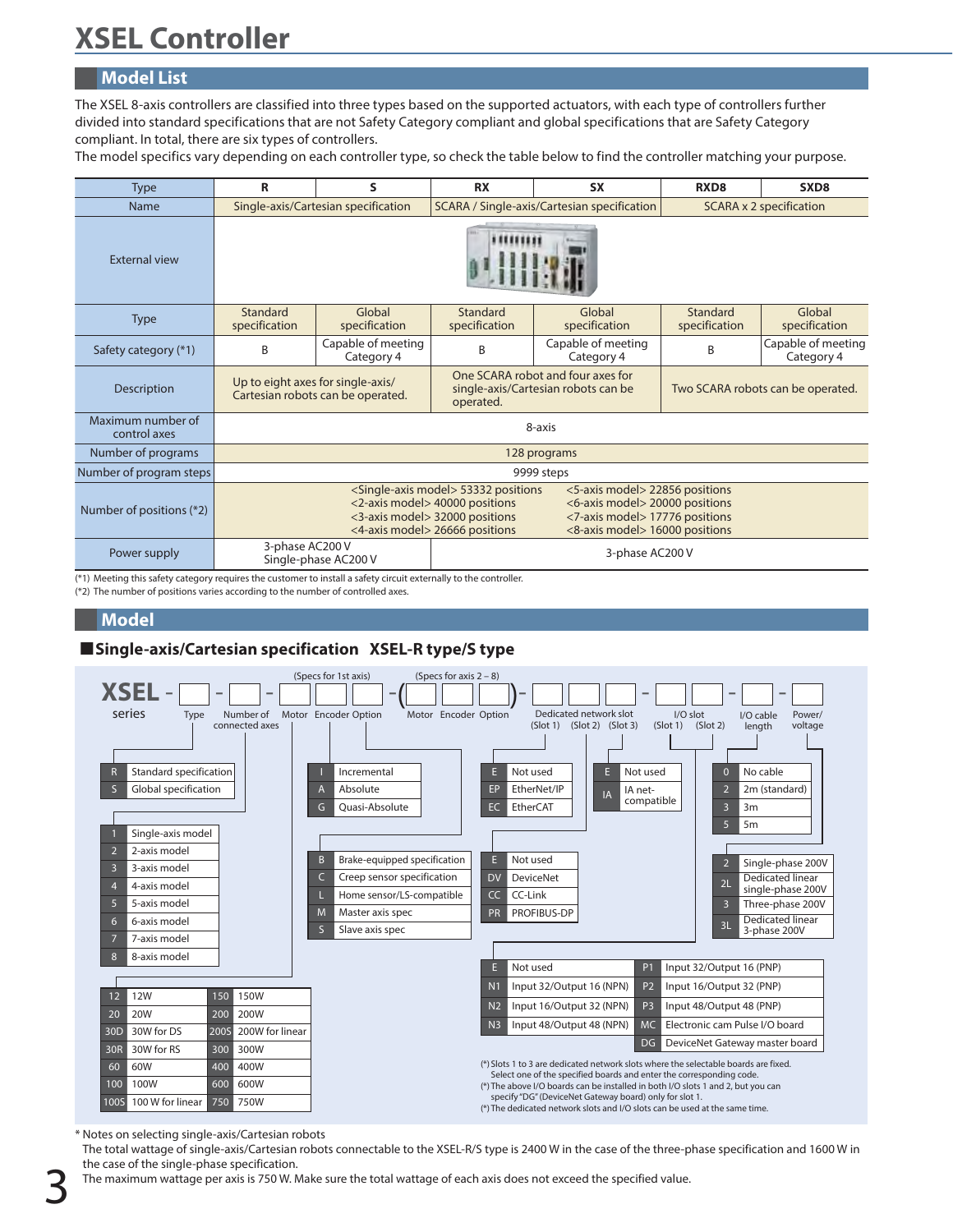## **XSEL Controller**

#### ■ SCARA / Single-axis/Cartesian specification XSEL-RX<sup> $□$ </sup> type/SX $□$  type



#### \* Notes on selecting single-axis robots

The conditions for connectable single-axis robots change according to the type of the SCARA robot to be operated. For details, refer to the notes on the back cover.

#### **SCARA x 2 Specification XSEL-RXD8 type/SXD8 type**



#### \* Notes on selecting SCARA robots

The second SCARA robot to be connected is limited according to the type of the first SCARA robot connected. For details, refer to the notes on the back cover.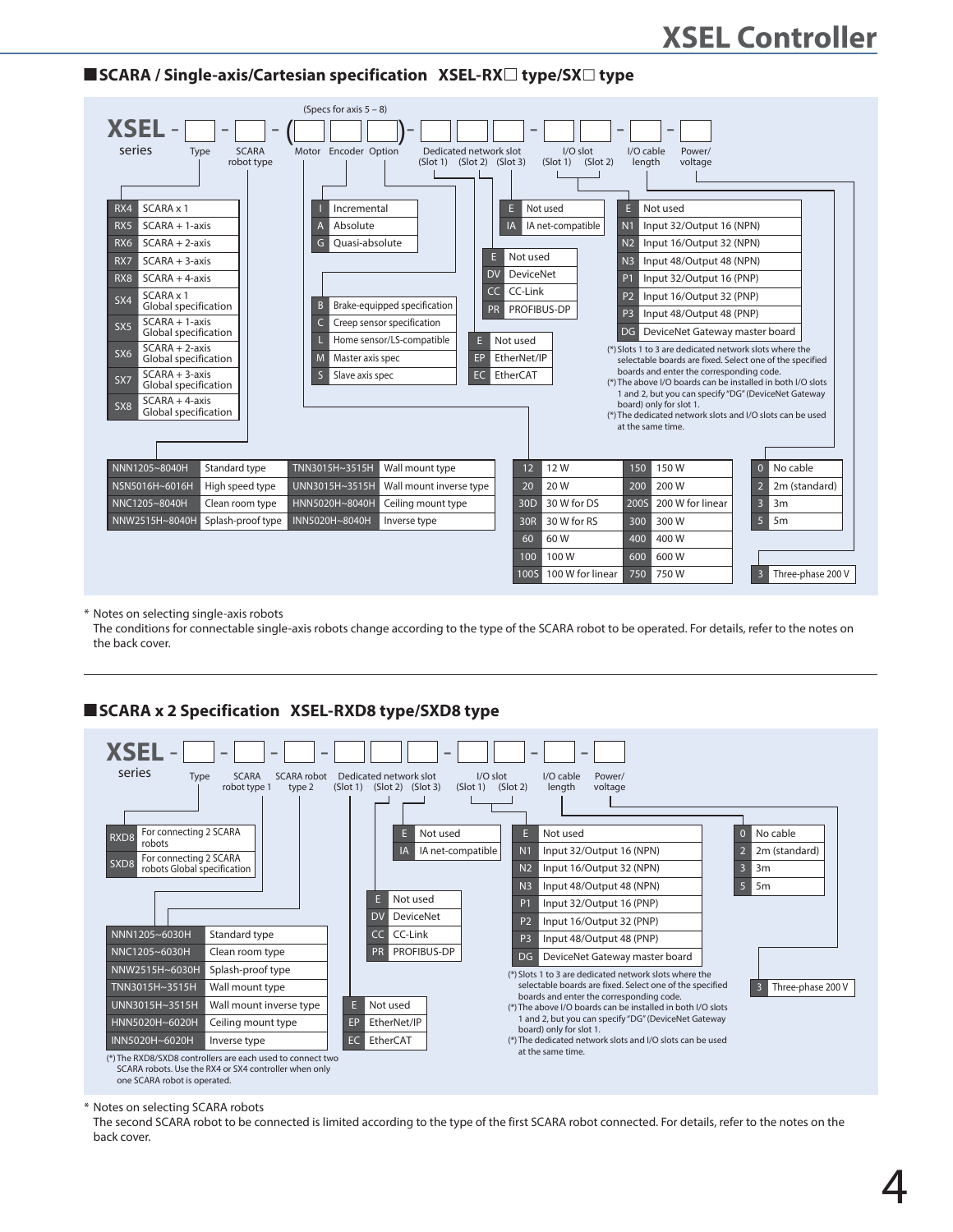## **XSEL Controller**



#### **Expansion I/O Unit**

- **E** Features  $\odot$  Up to four expansion I/O boards can be added. (For the I/Os, up to 192 input points/192 output points can be added.)
	- ➁ The expansion I/O unit can be shared by multiple XSEL controllers(\*). Note: Input signals from one expansion I/O board can be shared by multiple controllers, but output signals from one expansion I/O board should be used by only one controller.
	- (\*) This function is available only with XSEL-R/S/RX/SX/RXD/SXD controllers.
	- \* If the expansion I/O unit is used, select "IA net-compatible" when specifying the controller model.
- **EIOU-4-**(Slot 1 code) (Slot 2 code) (Slot 3 code) (Slot 4 code)  **Features**
	- \* Enter in each slot code field the code of the expansion I/O board to be added to the expansion I/O unit.

#### **<Expansion I/O board codes>**



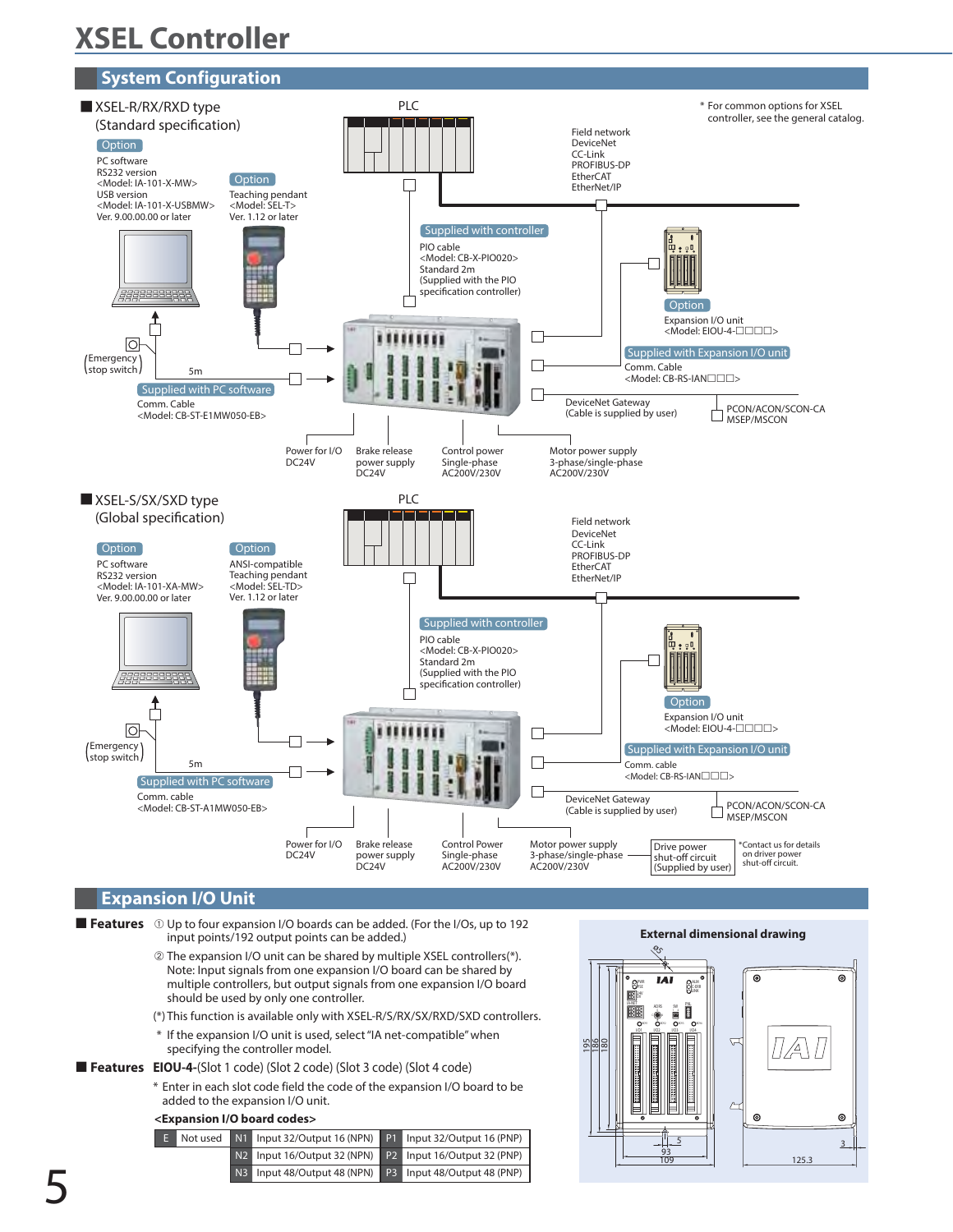## **RC Gateway Function (DeviceNet Specification/ SIO Specification)**

 **Features**

Up to 16 actuator axes can be operated with a XSEL controller program, with the XSEL controller acting as the master and each ROBO Cylinder controller as a slave.

One of the following two methods can be selected for communication among the controllers.

| <b>Type</b>                       | Comm. method   Comm. speed |                                                                                                                                                                          | How to use                                                                                                                                                                                                            |
|-----------------------------------|----------------------------|--------------------------------------------------------------------------------------------------------------------------------------------------------------------------|-----------------------------------------------------------------------------------------------------------------------------------------------------------------------------------------------------------------------|
| <b>DeviceNet</b><br>specification | <b>DeviceNet</b>           | The DeviceNet Gateway master board must be installed in an I/O slot of<br>the XSEL controller.<br>500 kbps<br>Specify "DG" as the I/O slot type for the XSEL controller. |                                                                                                                                                                                                                       |
| <b>SIO</b><br>specification       | <b>RS232C</b>              | 230.4kbps                                                                                                                                                                | Use the 2-channel communication port (standard equipment) of<br>the XSEL controller.<br>To connect slave controllers, the dedicated 2-channel connection port<br>cable is needed. (Model: CB-RS-SIO005, length 0.5 m) |

\* Contact us for the wiring and setting methods for the RC Gateway function.

#### **Specification Table**

| Controller type                           | R type                                                                                                                                                                   | RX/RXD8 type                                                                                                | S type                                                                                  | SX/SXD8 type                              |  |
|-------------------------------------------|--------------------------------------------------------------------------------------------------------------------------------------------------------------------------|-------------------------------------------------------------------------------------------------------------|-----------------------------------------------------------------------------------------|-------------------------------------------|--|
| Applicable motor output                   | 12W to 750W                                                                                                                                                              |                                                                                                             |                                                                                         |                                           |  |
| Number of control axes                    | 1 to 8 axes                                                                                                                                                              |                                                                                                             |                                                                                         |                                           |  |
| Maximum connected<br>axes output          | [Three-phase specification]<br>2400W max.<br>[Single-phase specification]<br>1600W max.                                                                                  | [Three-phase specification]<br>2400W max.                                                                   | [Three-phase specification]<br>2400W max.<br>[Single-phase specification]<br>1600W max. | [Three-phase specification]<br>2400W max. |  |
| Control power-supply input                | Single-phase AC200/230V $\pm$ 10%                                                                                                                                        |                                                                                                             |                                                                                         |                                           |  |
| Power supply frequency                    | 50/60 Hz                                                                                                                                                                 |                                                                                                             |                                                                                         |                                           |  |
| Insulation resistance                     | 10 MΩ or more (500-VDC reading between the power-supply terminal and I/O terminal, and between all external terminals and the case)                                      |                                                                                                             |                                                                                         |                                           |  |
| Withstand voltage                         | AC1500V (1 minute)                                                                                                                                                       |                                                                                                             |                                                                                         |                                           |  |
| Power-supply capacity (max.)              | 5094 VA (at the maximum output of connected axes)                                                                                                                        |                                                                                                             |                                                                                         |                                           |  |
| Position detection method                 |                                                                                                                                                                          | Only incremental/absolute encoders of serial communication type are supported (for all axes).               |                                                                                         |                                           |  |
| Safety circuit configuration              | Redundancy not supported                                                                                                                                                 |                                                                                                             | Double Redundant Enabled                                                                |                                           |  |
| Drive source breaker system               | Internal cutoff relay                                                                                                                                                    |                                                                                                             | External safety circuit                                                                 |                                           |  |
| <b>Emergency stop input</b>               | <b>B Contact Input (Internal Power Supply Model)</b>                                                                                                                     |                                                                                                             | B Contact Input (External Power Supply Model, Double Redundant)                         |                                           |  |
| Enable input                              | B Contact Input (Internal Power Supply Model)                                                                                                                            |                                                                                                             | B Contact Input (External Power Supply Model, Double Redundant)                         |                                           |  |
| Speed setting                             | 1 mm/sec and up, the maximum depends on the actuator specifications                                                                                                      |                                                                                                             |                                                                                         |                                           |  |
| Acceleration/<br>Deceleration setting     | 0.01 G and up, the maximum depends on the actuator specifications                                                                                                        |                                                                                                             |                                                                                         |                                           |  |
| Programming language                      | Super SEL language                                                                                                                                                       |                                                                                                             |                                                                                         |                                           |  |
| Number of programs                        | 128 programs                                                                                                                                                             |                                                                                                             |                                                                                         |                                           |  |
| Number of program steps                   | 9999 steps (total)                                                                                                                                                       |                                                                                                             |                                                                                         |                                           |  |
| Number of multi-tasking<br>programs       | 16 programs                                                                                                                                                              |                                                                                                             |                                                                                         |                                           |  |
| Number of positions                       |                                                                                                                                                                          | Varies depending on the number of controlled axes. 6 axes: 20000 positions, 8 axes: 16000 positions (total) |                                                                                         |                                           |  |
| Data memory device                        | Flash ROM + non-volatile RAM (FRAM): System battery (button battery) not required                                                                                        |                                                                                                             |                                                                                         |                                           |  |
| Data input method                         | Teaching pendant or PC                                                                                                                                                   |                                                                                                             |                                                                                         |                                           |  |
| Standard input/output                     | 2 boards can be installed, including a PIO board of 48 I/O points (NPN/PNP) and a PIO board of 96 I/O points (NPN/PNP)                                                   |                                                                                                             |                                                                                         |                                           |  |
| <b>Expansion input/output</b>             | None (A separate expansion I/O unit can be used to add up to 4 PIO boards.)                                                                                              |                                                                                                             |                                                                                         |                                           |  |
| Serial communications<br>function         | Teaching port (D-sub 25 pins), 2-channel RS232C ports (D-sub 9 pins) Baud rate: 115.2 kbps max.                                                                          |                                                                                                             |                                                                                         |                                           |  |
| IA net                                    | Number of connected units: 64 controllers / Baud rate: 12 Mbps, fixed                                                                                                    |                                                                                                             |                                                                                         |                                           |  |
| <b>RC Gateway function</b>                | RS232C communication port (Channel 2 only) or DeviceNet Gateway master board port.                                                                                       |                                                                                                             |                                                                                         |                                           |  |
| <b>Fieldbus communication</b><br>function | DeviceNet, CC-LINK, Profibus, EtherNet/IP, EtherCAT<br>(One of EtherNet/IP and EtherCAT, and one of DeviceNet, CC-LINK and Profibus, can be supported at the same time.) |                                                                                                             |                                                                                         |                                           |  |
| Clock function                            | Retention time: Approx. 10 days Charge time: Approx. 100 hours                                                                                                           |                                                                                                             |                                                                                         |                                           |  |
| Display unit                              | Optional panel unit (PU-1) can be connected.                                                                                                                             |                                                                                                             |                                                                                         |                                           |  |
| Regenerative resistance                   | Built-in regenerative resistor of 1 k $\Omega$ /20 W (External regenerative resistor unit(s) can be connected.)                                                          |                                                                                                             |                                                                                         |                                           |  |
| Absolute battery                          | AB-5 (built into the controller)                                                                                                                                         |                                                                                                             |                                                                                         |                                           |  |
| Protection function                       | Motor overcurrent, overload, motor driver temperature check, overload check, encoder open-circuit check, soft limit over, system error,<br>battery error, etc.           |                                                                                                             |                                                                                         |                                           |  |
| Ambient operating temp/<br>humidity       | 0 to 40°C, 85% RH or less (non-condensing). Free from corrosive gases. In particular, there shall be no significant dust.                                                |                                                                                                             |                                                                                         |                                           |  |

\* Refer to the operation manual or contact us for the power-supply capacity, etc.